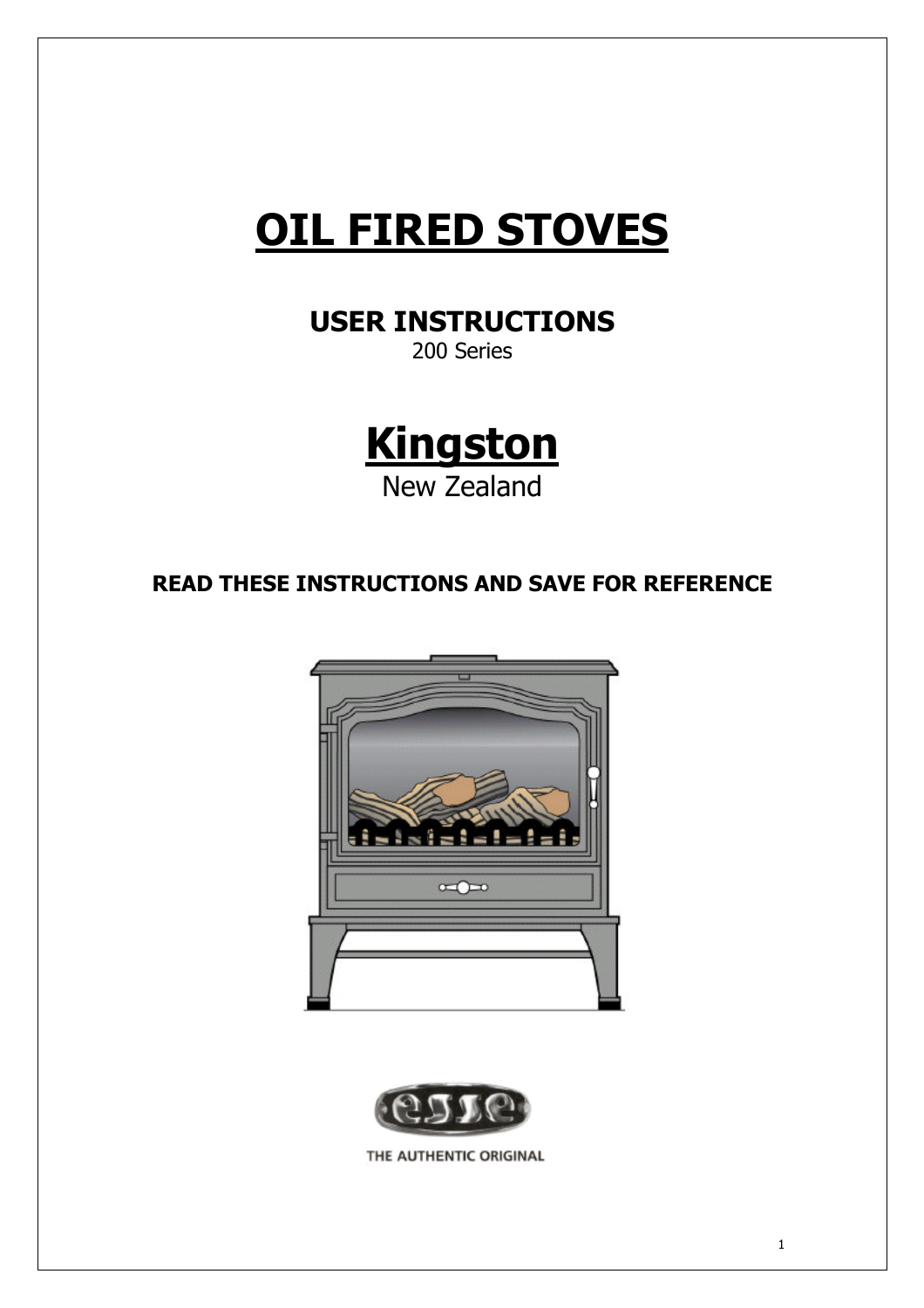# 1. GENERAL

This stove has been individually designed to add charm and character to your home. Providing a highly efficient heat source, the stove has the look and charm of a real stove coupled with the convenience of burning oil.

Due to the newness of materials the stove may give off a slight smell for a period of time after commissioning. This is quite normal and any odours should disperse after a few hours operation.

#### **2. IMPORTANT NOTES**

The installation must be in accordance with the Regulations & Authorities having jurisdiction and must be carried out by a qualified person.

The stove is factory set for No.1 oil (Kerosene). Alternatively your installer may have converted the stove for use on No 2 oil (Diesel). If in doubt check the DATA LABEL on the back of the stove. Use only the correct fuel oil. Do not use Gasoline, Crankcase, or any oil containing Gasoline. Under no circumstances should the appliance be operated for any length of time with the door open, without the door attached or the door glass damaged. Most parts of the stove will get hot during and after use.

# **3. CLEARANCES**

| <b>Clearances</b>                                | <b>Combustible material</b> |
|--------------------------------------------------|-----------------------------|
| Sidewall to unit                                 | 406                         |
| Backwall to unit                                 | 267                         |
| Sidewall to connector                            | 635                         |
| Backwall to connector                            | 279                         |
| Corner to connector                              | 419                         |
| Front                                            | 914                         |
| Corner to unit                                   | 229                         |
| Refer to local codes for clearances to protected |                             |
| surfaces or non-combustible material             |                             |

# 4. HEARTH

The stove must stand on a non-combustible hearth, and be of sufficient size to accommodate the stove.

#### **5. VENTILATION**

Ventilation should be in accordance with national Regulations.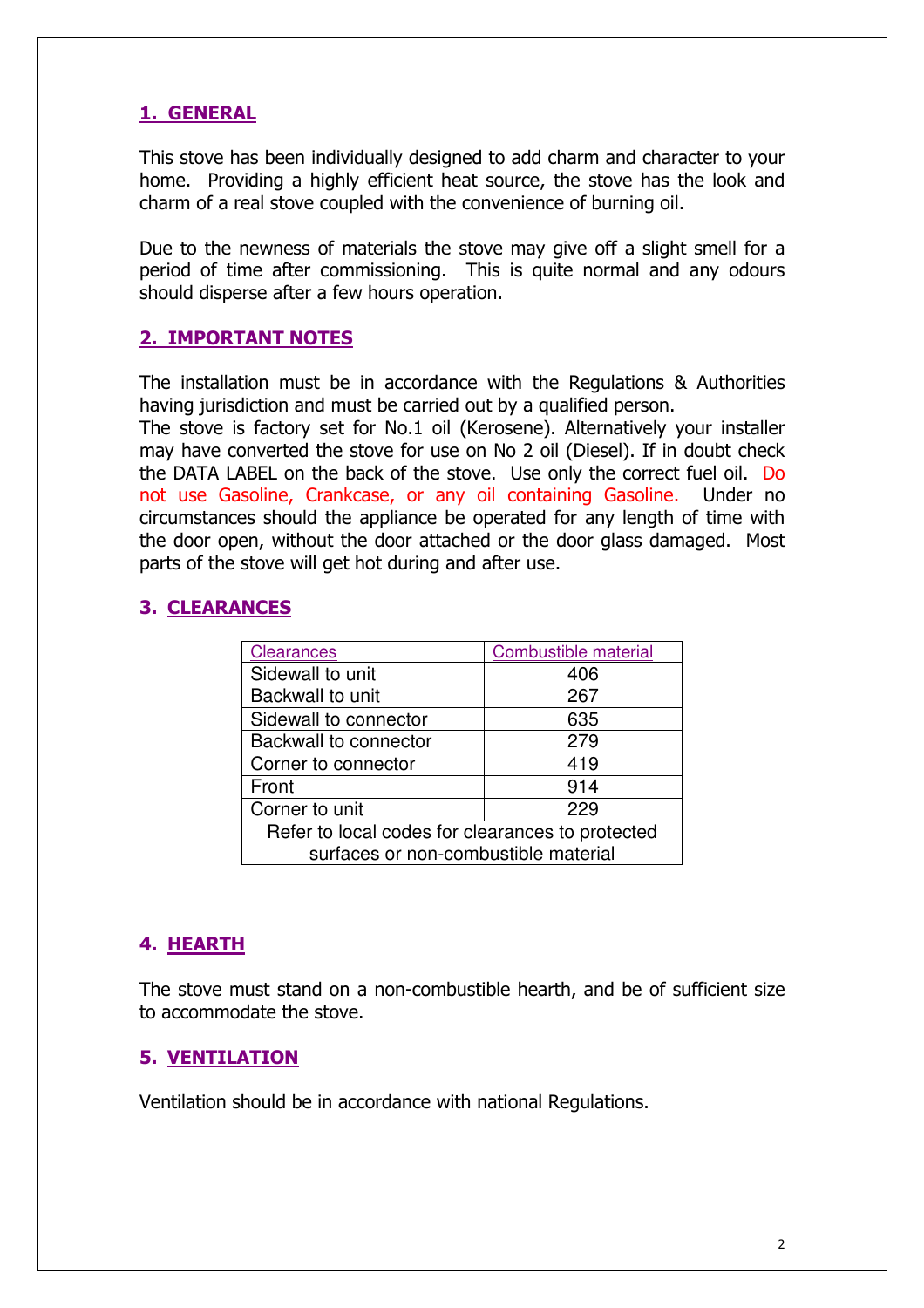# **6. LOG ARRANGEMENT**

The logs should only be arranged as shown in the log layout given in the installation instructions by a qualified person.

The stove must only be fitted with ceramics supplied. DO NOT use any extra logs or coals.

#### **7. OPERATING THE STOVE**

#### **BEFORE LIGHTING THE STOVE**

**CAUTION** – Due to high temperatures, keep children, clothing and furniture awav.

If the burner has been operating within the past two hours no attempt should be made to relight the burner or open the stove door until the stove and catalyser have cooled. If the flue draught is very low when lighting the burner it may be necessary to leave the stove door slightly aiar until the flame becomes stable, but the stove must not be left unattended until the door is shut. If weather conditions cause the burner to take too long in establishing sufficient draught the flame may become very long and yellow as the oil level builds up in the burner. It is advisable to turn the oil control knob to "off" until the flame is reduced to its normal size and colour before turning the control knob to 2 again.

#### a). LIGHTING THE STOVE

Do not attempt to start the burner when excess oil has accumulated or when the burner is hot.

Pull the flue baffle handle fully forwards to the open position ({to the front of the stove}Fig 1). Lift up the oil valve arming lever and release (Fig 1).



Remove the burner chamber door and remove the burner lighting plug (Fig. 2). Insert the end of the kindler supplied into the lighting port and push the kindler down to the bottom of the pot. Turn the oil valve control knob to the highest setting No. 3 and allow a few seconds for the kindler to absorb fuel then turn the control knob to the OFF position. Remove the kindler, light and re-insert into the pot. Turn the control knob to setting No. 2.

After about 5 minutes, remove the kindler. Check the fuel is alight, replace the lighting plug and close the chamber door. Allow the kindler to cool, then store in the tray provided below the control valve.

Turn the control knob to the maximum setting (No. 3).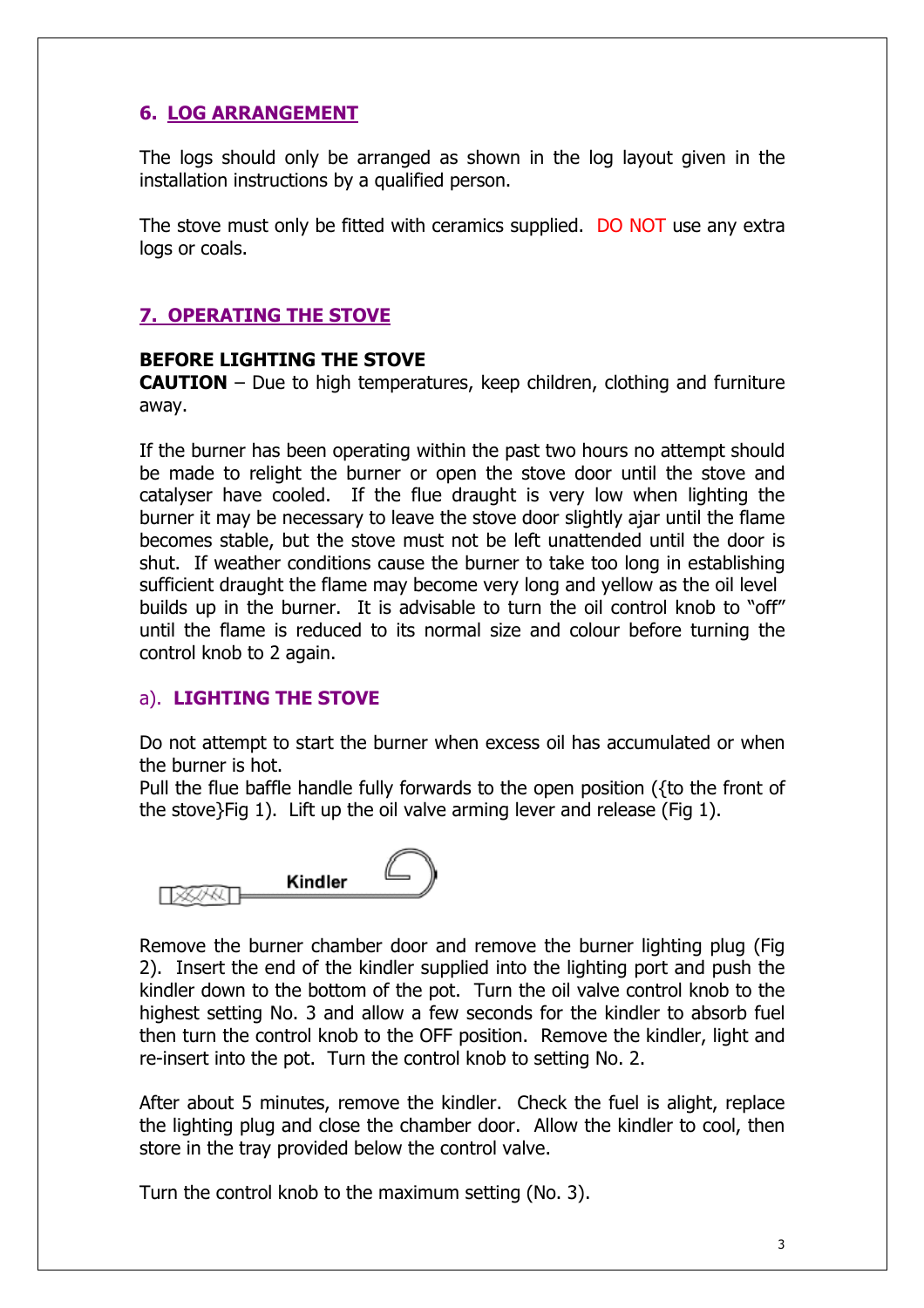#### b). ECONOMIC OPERATION OF THE STOVE

For economic operation and less heat into the room the control knob may be turned to medium setting (No. 2) or minimum setting (No.1). The flue baffle handle may be pushed outwards (towards the wall) to give a more yellow flame. Check that the burner flame is not excessively vellow. If it is very yellow pull the baffle handle inwards until a mainly yellow with some blue flame is obtained.

NOTE: The flue baffle handle is linked to the control knob setting. This means that on the high setting (No. 3) you cannot push the flue baffle handle as far back (towards the wall) as you can on a lower setting and also you can get a better flame picture on low with the flue baffle handle pushed back (towards the wall).

If you are on a low setting (No's, 1 or 2) and wish to go to a higher setting, the flue baffle handle will need to be pulled forwards first otherwise the linkage will not allow the control knob to go to a higher setting.

**WARNING** Whilst the flue baffle handle should only need adjustment when the stove is relatively cold, after a period of time it may get very hot. If adjustment of the flue baffle handle is then required a protective glove is recommended. If adjusting the heat output of the stove after a period of time note that the top of the stove may get very hot and should not be inadvertently touched when adjusting the control knob.

The stove is designed for continuous use between minimum (No. 1) and maximum (No. 3) settings and should only be turned off during the summer.

#### c). TURNING THE STOVE OFF Always keep the valve shut off when the burner is not operating

To turn the stove off, turn the control knob fully clockwise to the "OFF" position ('O').

#### 8. CLEANING

#### Ensure that the stove is turned off before cleaning and is cold.

**DO NOT** use abrasive cleaning agents. The stove is supplied with ceramic logs that should only be cleaned and arranged by a qualified person in accordance with the Installation Instructions.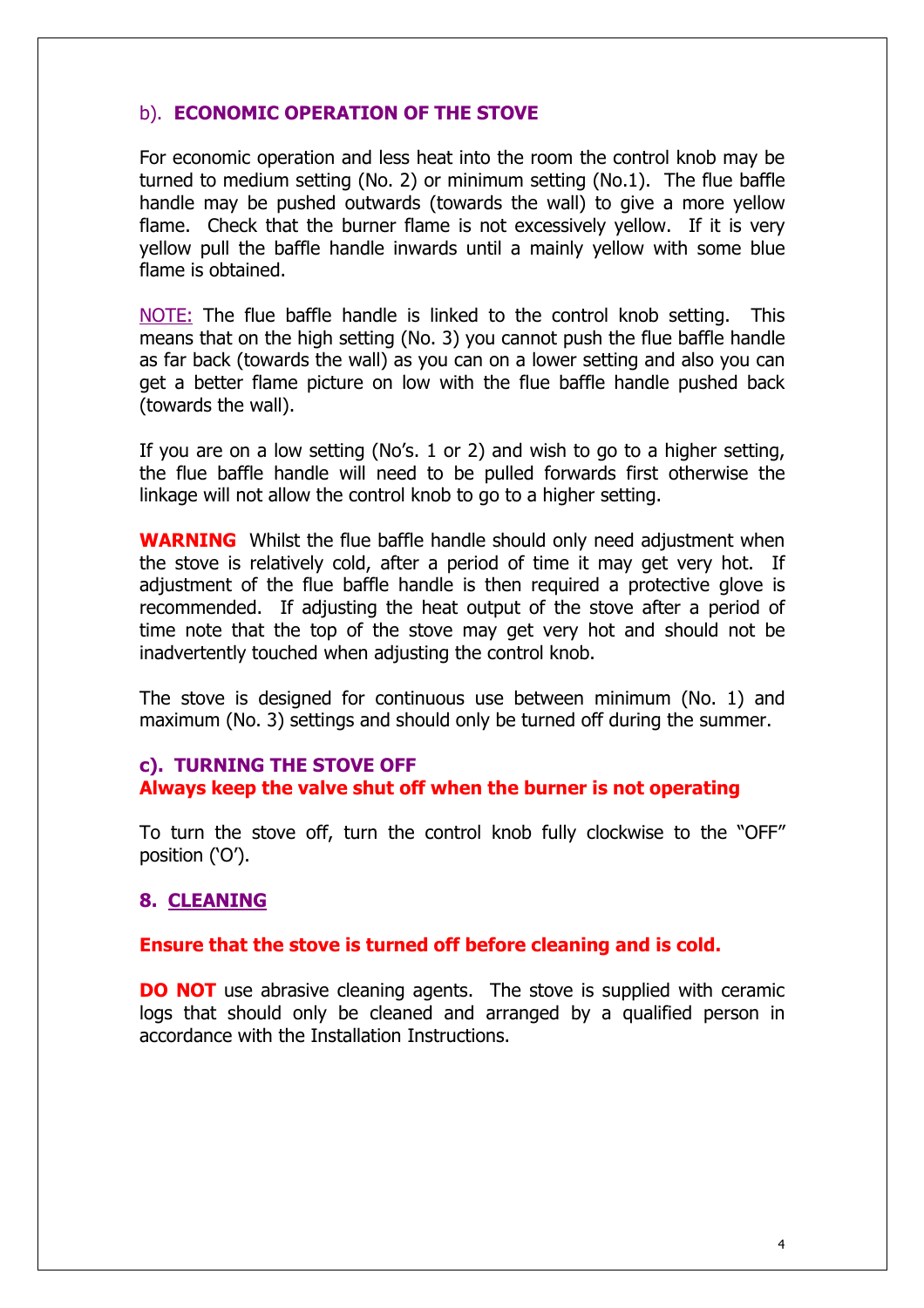# 9. SERVICING

It is recommended that the stove is serviced annually during the summer by a qualified person.



Fig.1



Fig.2